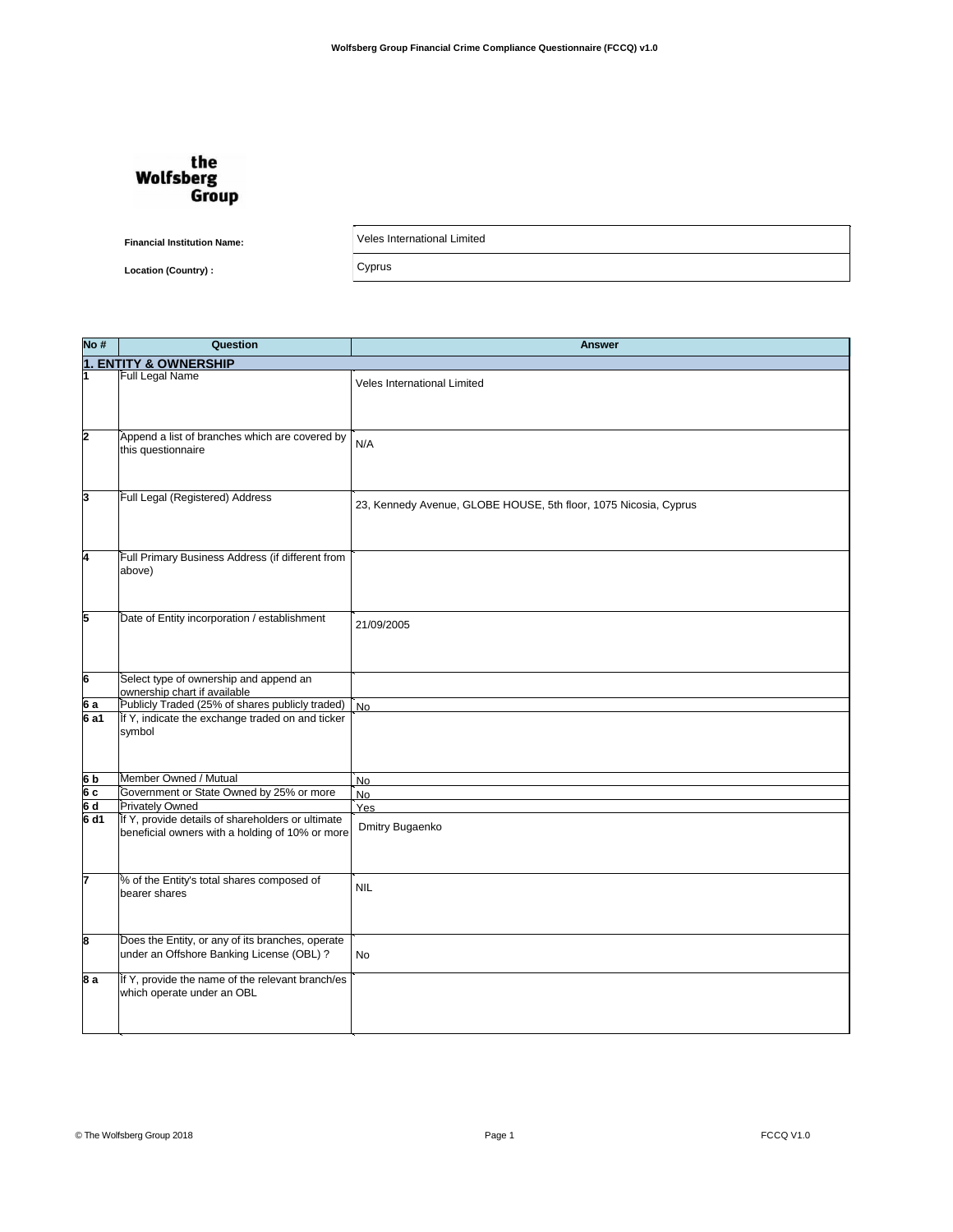|                 | 2. AML, CTF & SANCTIONS PROGRAMME                                                             |           |  |
|-----------------|-----------------------------------------------------------------------------------------------|-----------|--|
| l9.             | Does the Entity have a programme that sets                                                    |           |  |
|                 | minimum AML, CTF and Sanctions standards                                                      |           |  |
|                 | regarding the following components:                                                           |           |  |
| 9 a             | Appointed Officer with sufficient experience /                                                | Yes       |  |
|                 | expertise                                                                                     |           |  |
| 9 b             | <b>Cash Reporting</b>                                                                         | Yes       |  |
| 9 с             | <b>CDD</b>                                                                                    | Yes       |  |
| 9 d             | <b>EDD</b>                                                                                    | Yes       |  |
| 9 е             | <b>Beneficial Ownership</b>                                                                   | Yes       |  |
| 9 f             | <b>Independent Testing</b>                                                                    | Yes       |  |
| 9 g             | Periodic Review                                                                               | Yes       |  |
| 9 h             | Policies and Procedures                                                                       | Yes       |  |
| 9 i             | <b>Risk Assessment</b>                                                                        | Yes       |  |
| 9j              | <b>Sanctions</b>                                                                              | Yes       |  |
| 9 k             | <b>PEP Screening</b>                                                                          | Yes       |  |
| 91              | <b>Adverse Information Screening</b>                                                          | Yes       |  |
| 9 m             | <b>Suspicious Activity Reporting</b>                                                          | Yes       |  |
| 9 n             | <b>Training and Education</b>                                                                 | Yes       |  |
| 9о              | <b>Transaction Monitoring</b>                                                                 | Yes       |  |
| 10              | Is the Entity's AML, CTF & Sanctions policy                                                   |           |  |
|                 | approved at least annually by the Board or                                                    | Yes       |  |
|                 | equivalent Senior Management Committee?<br>Does the Entity use third parties to carry out any |           |  |
| 11              | components of its AML, CTF & Sanctions                                                        | <b>No</b> |  |
|                 | programme?                                                                                    |           |  |
| 11a             | If Y, provide further details                                                                 |           |  |
|                 |                                                                                               |           |  |
|                 |                                                                                               |           |  |
|                 |                                                                                               |           |  |
|                 |                                                                                               |           |  |
|                 | 3. ANTI BRIBERY & CORRUPTION                                                                  |           |  |
| 12              | Has the Entity documented policies and                                                        |           |  |
|                 | procedures consistent with applicable ABC                                                     |           |  |
|                 | regulations and requirements to [reasonably]                                                  | Yes       |  |
|                 | prevent, detect and report bribery and                                                        |           |  |
|                 | corruption?<br>Does the Entity's internal audit function or other                             |           |  |
| 13              | independent third party cover ABC Policies and Yes                                            |           |  |
|                 | Procedures?                                                                                   |           |  |
| 14              | Does the Entity provide mandatory ABC training                                                |           |  |
|                 | to:                                                                                           | Yes       |  |
| 14 a            | Board and Senior Committee Management                                                         | Yes       |  |
| 14 <sub>b</sub> | 1st Line of Defence                                                                           | Yes       |  |
| 14 c            | 2nd Line of Defence                                                                           | Yes       |  |
| 14 d            | 3rd Line of Defence                                                                           | Yes       |  |
| 14 e            | 3rd parties to which specific compliance                                                      |           |  |
|                 | activities subject to ABC risk have been                                                      | No        |  |
|                 | outsourced                                                                                    |           |  |
| 14f             | Non-employed workers as appropriate                                                           | Yes       |  |
|                 | (contractors / consultants)                                                                   |           |  |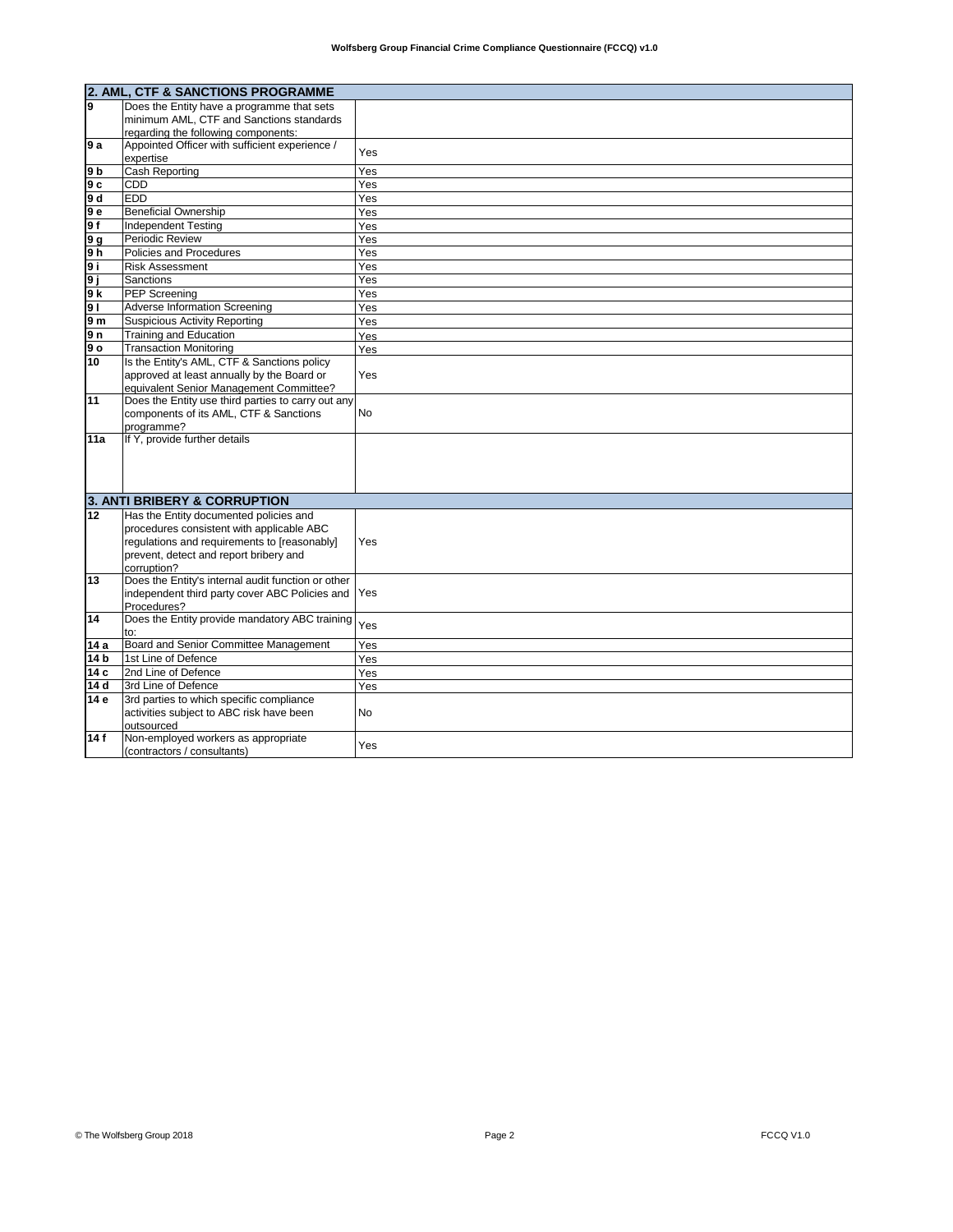|                 | 4. POLICIES & PROCEDURES                                                                                                                                                              |                 |  |
|-----------------|---------------------------------------------------------------------------------------------------------------------------------------------------------------------------------------|-----------------|--|
| 15              | Has the Entity documented policies and                                                                                                                                                |                 |  |
|                 | procedures consistent with applicable AML,                                                                                                                                            |                 |  |
|                 | CTF & Sanctions regulations and requirements                                                                                                                                          |                 |  |
|                 | to reasonably prevent, detect and report:                                                                                                                                             |                 |  |
| 15a             | Money laundering                                                                                                                                                                      | Yes             |  |
| 15 <sub>b</sub> | Terrorist financing                                                                                                                                                                   | Yes             |  |
| 15c             | Sanctions violations                                                                                                                                                                  | Yes             |  |
| 16              | Does the Entity have policies and procedures<br>that:                                                                                                                                 |                 |  |
| 16 a            | Prohibit the opening and keeping of anonymous<br>and fictitious named accounts                                                                                                        | Yes             |  |
| 16 b            | Prohibit the opening and keeping of accounts<br>for unlicensed banks and / or NBFIs                                                                                                   | Yes             |  |
| 16 c            | Prohibit dealing with other entities that provide<br>banking services to unlicensed banks                                                                                             | Yes             |  |
| 16 d            | Prohibit accounts / relationships with shell<br>banks                                                                                                                                 | Yes             |  |
| 16 e            | Prohibit dealing with another Entity that<br>provides services to shell banks                                                                                                         | Yes             |  |
| 16 f            | Prohibit opening and keeping of accounts for<br>Section 311 designated entities                                                                                                       | Yes             |  |
| 16 g            | Prohibit opening and keeping of accounts for<br>any of unlicensed / unregulated remittance<br>agents, exchanges houses, casa de cambio,<br>bureaux de change or money transfer agents | Yes             |  |
| 16 h            | Assess the risks of relationships with PEPs,<br>including their family and close associates                                                                                           | Yes             |  |
| 16 i            | Define escalation processes for financial crime<br>risk issues                                                                                                                        | Yes             |  |
| 16 ј            | Specify how potentially suspicious activity<br>identified by employees is to be escalated and<br>linvestigated                                                                        | Yes             |  |
| 16 k            | Outline the processes regarding screening for<br>sanctions, PEPs and negative media                                                                                                   | Yes             |  |
| 17              | Has the Entity defined a risk tolerance<br>statement or similar document which defines a<br>risk boundary around their business?                                                      | Yes             |  |
| 18              | Does the Entity have a record retention<br>procedures that comply with applicable laws?                                                                                               | Yes             |  |
| 18 a            | If Y, what is the retention period?                                                                                                                                                   | 5 years or more |  |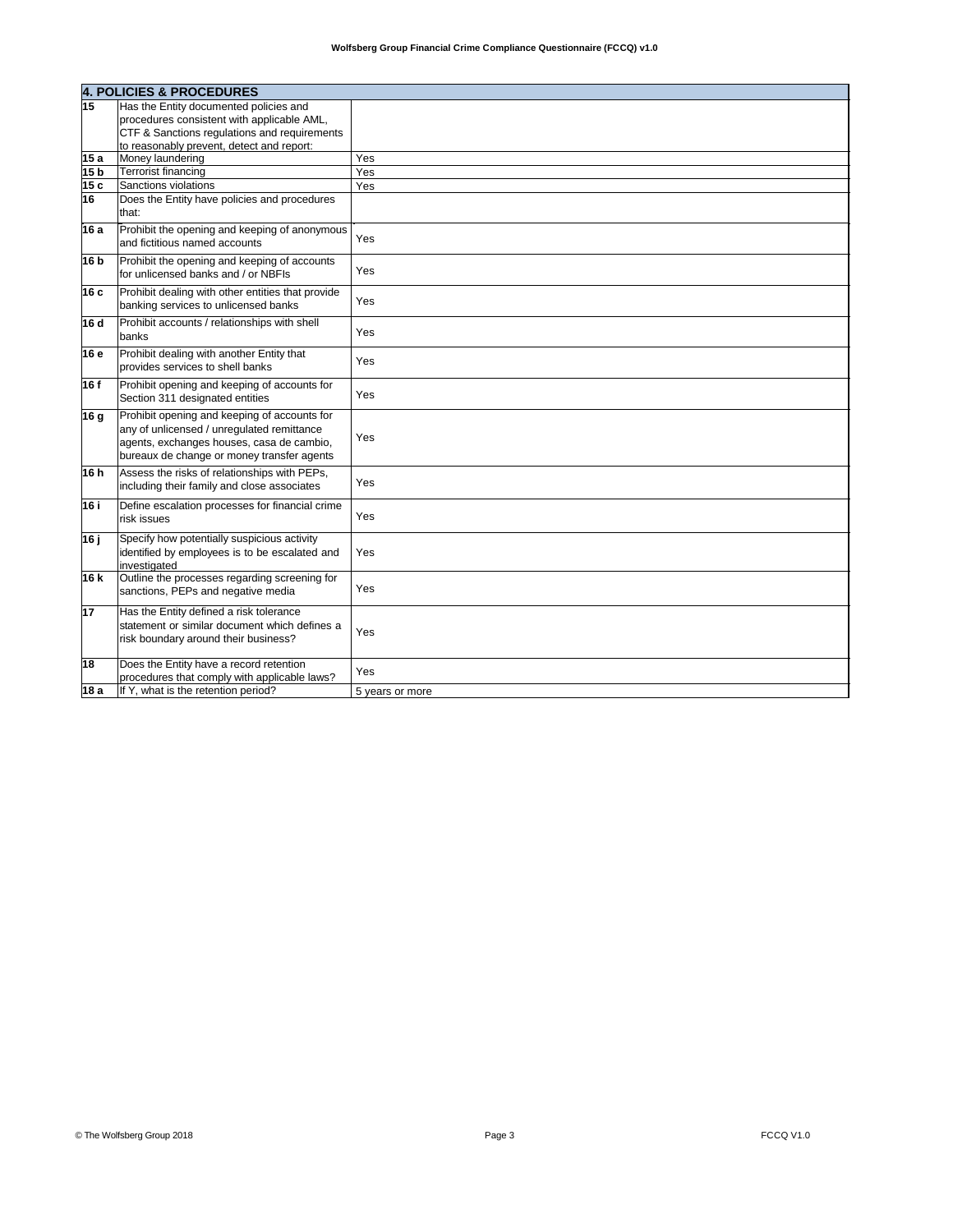|                   | 5. KYC, CDD and EDD                                                                |                                                                            |  |  |
|-------------------|------------------------------------------------------------------------------------|----------------------------------------------------------------------------|--|--|
| 19                | Does the Entity verify the identity of the                                         |                                                                            |  |  |
|                   | customer?                                                                          | Yes                                                                        |  |  |
| 20                | Do the Entity's policies and procedures set out                                    |                                                                            |  |  |
|                   | when CDD must be completed, e.g. at the time<br>of onboarding or within 30 days    | Yes                                                                        |  |  |
| 21                | Which of the following does the Entity gather                                      |                                                                            |  |  |
|                   | and retain when conducting CDD? Select                                             |                                                                            |  |  |
| 21 a              | all that apply:<br>Ownership structure                                             |                                                                            |  |  |
|                   | Customer identification                                                            | Yes                                                                        |  |  |
| 21 b              |                                                                                    | Yes                                                                        |  |  |
| 21 c              | Expected activity                                                                  | Yes                                                                        |  |  |
| 21d               | Nature of business / employment                                                    | Yes                                                                        |  |  |
| $\overline{21}$ e | Product usage                                                                      | Yes                                                                        |  |  |
| 21f               | Purpose and nature of relationship                                                 | Yes                                                                        |  |  |
| 21 g              | Source of funds                                                                    | Yes                                                                        |  |  |
| 21 <sub>h</sub>   | Source of wealth                                                                   | Yes                                                                        |  |  |
| 22                | Are each of the following identified:                                              |                                                                            |  |  |
| 22 a              | Ultimate beneficial ownership                                                      | Yes                                                                        |  |  |
| 22 a1             | Are ultimate beneficial owners verified?                                           | Yes                                                                        |  |  |
| 22 b              | Authorised signatories (where applicable)                                          | Yes                                                                        |  |  |
| 22c               | Key controllers                                                                    | Yes                                                                        |  |  |
| 22 d              | Other relevant parties                                                             | Yes: Asset providers (lenders, family members, etc. on a risk based basis) |  |  |
|                   |                                                                                    |                                                                            |  |  |
|                   |                                                                                    |                                                                            |  |  |
| 23                | Does the due diligence process result in                                           |                                                                            |  |  |
|                   | customers receiving a risk classification?                                         | Yes                                                                        |  |  |
| 24                | Does the Entity have a risk based approach to                                      |                                                                            |  |  |
|                   | screening customers and connected parties to                                       |                                                                            |  |  |
|                   | determine whether they are PEPs, or controlled<br>by PEPs?                         | Yes                                                                        |  |  |
|                   |                                                                                    |                                                                            |  |  |
| 25                | Does the Entity have policies, procedures and                                      |                                                                            |  |  |
|                   | processes to review and escalate potential<br>matches from screening customers and |                                                                            |  |  |
|                   | connected parties to determine whether they                                        | Yes                                                                        |  |  |
|                   | are PEPs, or controlled by PEPs?                                                   |                                                                            |  |  |
| 26                | Does the Entity have a process to review and                                       |                                                                            |  |  |
|                   | update customer information based on:                                              |                                                                            |  |  |
| 26 a              | <b>KYC</b> renewal                                                                 | Yes                                                                        |  |  |
| 26 <sub>b</sub>   | <b>Trigger event</b>                                                               | Yes                                                                        |  |  |
| $\overline{27}$   | From the list below, which categories of                                           |                                                                            |  |  |
|                   | customers or industries are subject to EDD and                                     |                                                                            |  |  |
|                   | / or are restricted, or prohibited by the Entity's<br>FCC programme?               |                                                                            |  |  |
| 27 a              | Non-account customers                                                              | Prohibited                                                                 |  |  |
| 27 b              | Offshore customers                                                                 |                                                                            |  |  |
|                   |                                                                                    | EDD & Restricted on a risk based approach                                  |  |  |
|                   |                                                                                    |                                                                            |  |  |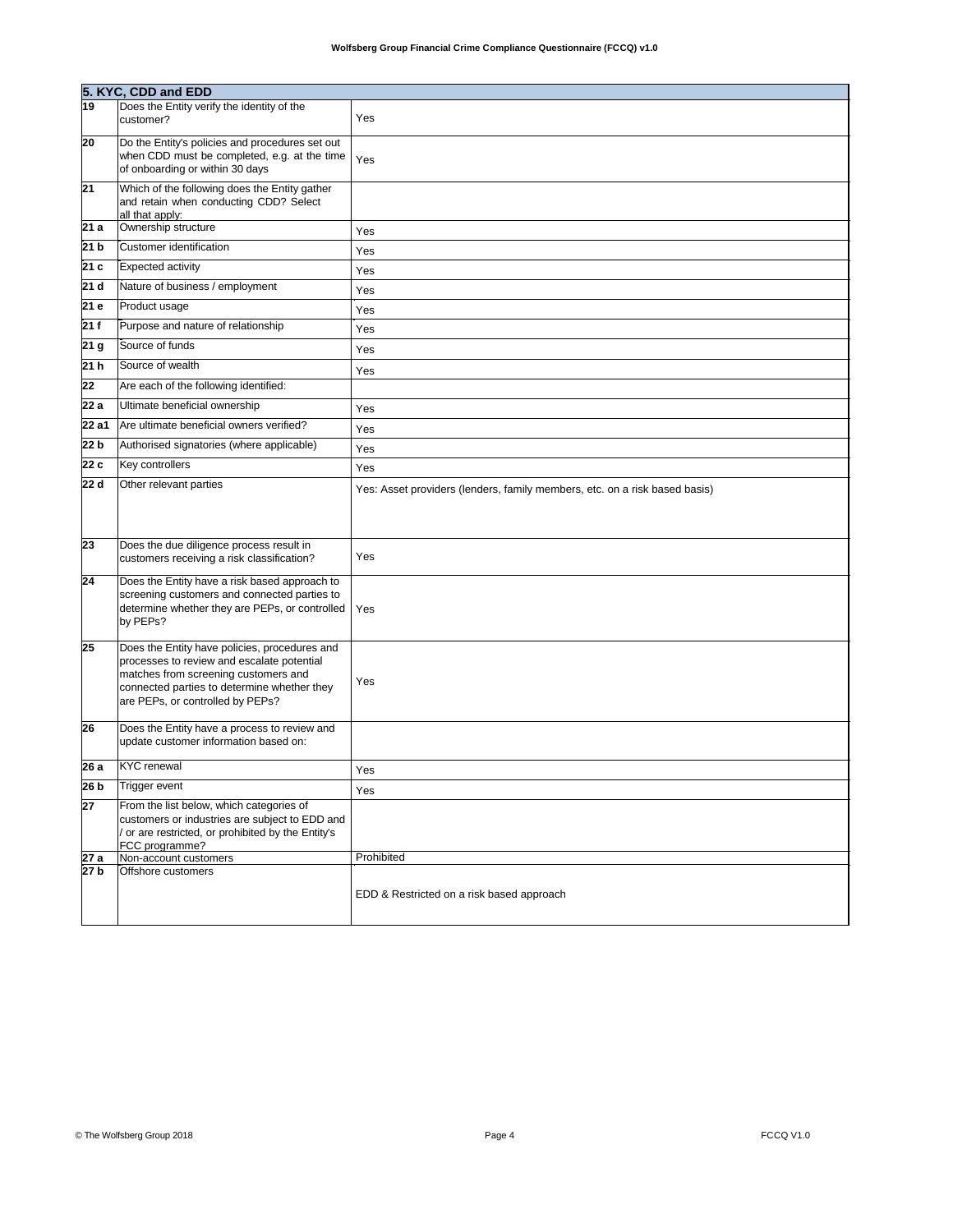| 27c             | Shell banks                                                                                                                                          | Prohibited                                                                                                                                                      |
|-----------------|------------------------------------------------------------------------------------------------------------------------------------------------------|-----------------------------------------------------------------------------------------------------------------------------------------------------------------|
| 27 d            | MVTS/ MSB customers                                                                                                                                  | Prohibited                                                                                                                                                      |
| 27 e            | PEPs                                                                                                                                                 | EDD & Restricted on a risk based approach                                                                                                                       |
| 27 f            | <b>PEP Related</b>                                                                                                                                   | EDD & Restricted on a risk based approach                                                                                                                       |
| 27 g            | <b>PEP Close Associate</b>                                                                                                                           | EDD & Restricted on a risk based approach                                                                                                                       |
| 27 h            | Correspondent Banks                                                                                                                                  | EDD on a risk based approach                                                                                                                                    |
| 27 h1           | If EDD or EDD & Restricted, does the EDD<br>assessment contain the elements as set out in<br>the Wolfsberg Correspondent Banking<br>Principles 2014? | Yes                                                                                                                                                             |
| 27 i            | Arms, defense, military                                                                                                                              | EDD & Restricted on a risk based approach                                                                                                                       |
| 27 ј            | Atomic power                                                                                                                                         | EDD & Restricted on a risk based approach                                                                                                                       |
| 27 k            | Extractive industries                                                                                                                                | EDD & Restricted on a risk based approach                                                                                                                       |
| 27 I            | Precious metals and stones                                                                                                                           | EDD & Restricted on a risk based approach                                                                                                                       |
| 27 m            | Unregulated charities                                                                                                                                | EDD & Restricted on a risk based approach                                                                                                                       |
| 27 n            | <b>Regulated charities</b>                                                                                                                           | EDD on a risk based approach                                                                                                                                    |
| 27 o            | Red light business / Adult entertainment                                                                                                             | Prohibited                                                                                                                                                      |
| 27 p            | Non-Government Organisations                                                                                                                         | EDD & Restricted on a risk based approach                                                                                                                       |
| 27 q            | Virtual currencies                                                                                                                                   | EDD & Restricted on a risk based approach                                                                                                                       |
| 27 r            | Marijuana                                                                                                                                            | Prohibited                                                                                                                                                      |
| 27 <sub>s</sub> | Embassies / Consulates                                                                                                                               | EDD & Restricted on a risk based approach                                                                                                                       |
| 27t             | Gambling                                                                                                                                             | Prohibited                                                                                                                                                      |
| 27 u            | Payment Service Provider                                                                                                                             | EDD & Restricted on a risk based approach                                                                                                                       |
| 27 v            | Other (specify)                                                                                                                                      |                                                                                                                                                                 |
| 28              | If restricted, provide details of the<br>restriction                                                                                                 | Resrtiction applies to persons/entities subject to sanctions or where the resulting ML/TF risk<br>calculated is higher than the level set in the AML/CTF Manual |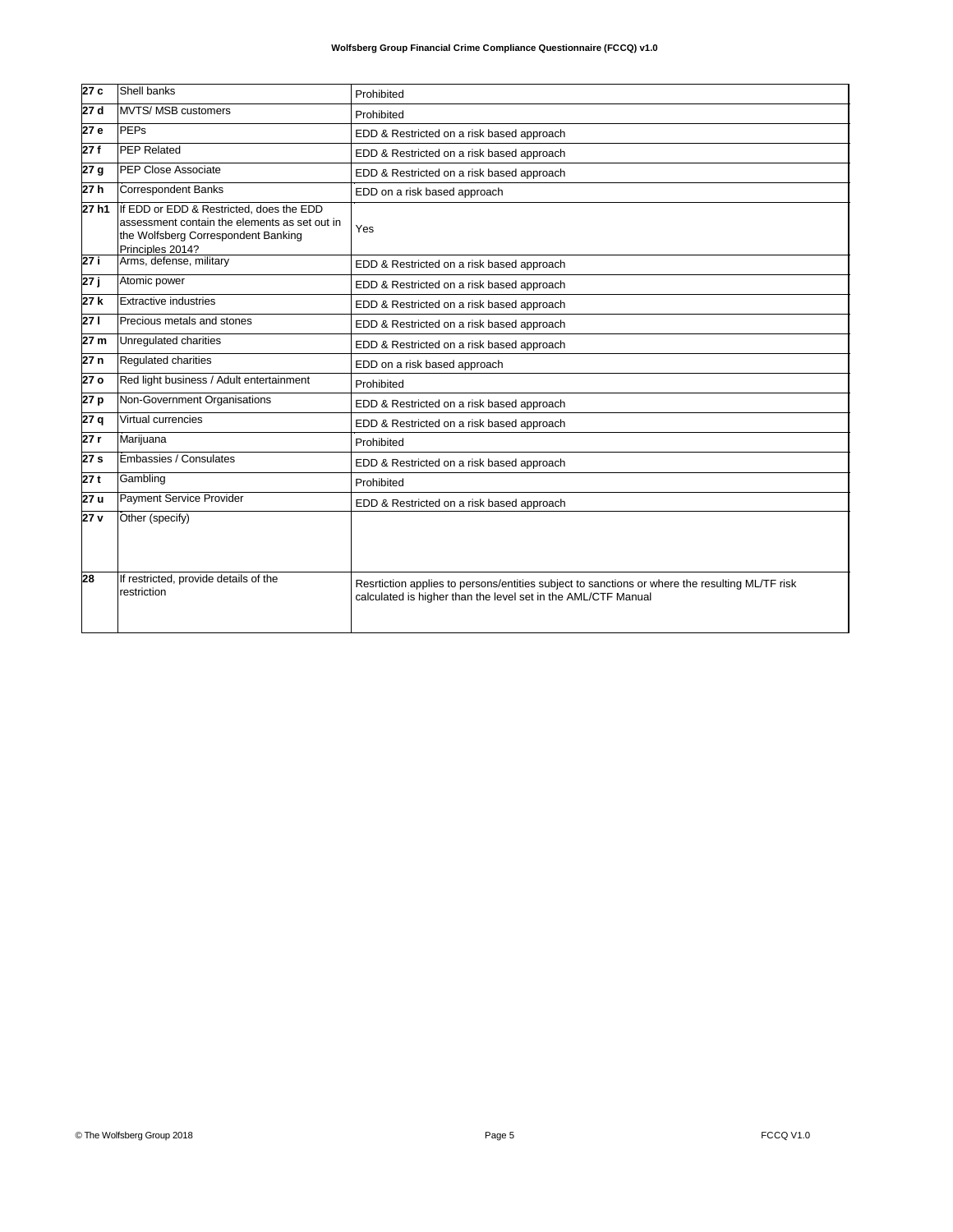|                 | <b>6. MONITORING &amp; REPORTING</b>                                                                                                                               |                                                                                        |  |
|-----------------|--------------------------------------------------------------------------------------------------------------------------------------------------------------------|----------------------------------------------------------------------------------------|--|
| $\overline{29}$ | Does the Entity have risk based policies,<br>procedures and monitoring processes for the<br>identification and reporting of suspicious<br>activity?                | Yes                                                                                    |  |
| 30              | What is the method used by the Entity to<br>monitor transactions for suspicious activities?                                                                        |                                                                                        |  |
| 30 a            | Automated                                                                                                                                                          | No.                                                                                    |  |
| 30 b            | Manual                                                                                                                                                             | No                                                                                     |  |
| 30 c            | Combination of automated and manual                                                                                                                                | Yes                                                                                    |  |
| 31              | Does the Entity have regulatory requirements to<br>report currency transactions?                                                                                   | No                                                                                     |  |
| 31 a            | If Y, does the Entity have policies, procedures<br>and processes to comply with currency<br>reporting requirements?                                                | No.                                                                                    |  |
| 32              | Does the Entity have policies, procedures and<br>brocesses to review and escalate matters<br>arising from the monitoring of customer<br>transactions and activity? | Yes                                                                                    |  |
|                 | <b>7. PAYMENT TRANSPARENCY</b>                                                                                                                                     |                                                                                        |  |
| 33              | Does the Entity adhere to the Wolfsberg Group<br>Payment Transparency Standards?                                                                                   | Yes                                                                                    |  |
| 34              | Does the Entity have policies, procedures and<br>processes to [reasonably] comply with and have<br>controls in place to ensure compliance with:                    |                                                                                        |  |
| 34 a            | <b>FATF Recommendation 16</b>                                                                                                                                      | Yes                                                                                    |  |
| 34 b            | <b>Local Regulations</b>                                                                                                                                           | Yes                                                                                    |  |
| 34 b1           | Specify the regulation                                                                                                                                             | Laws of Cyprus, including the Law 188(I)/2007 as amended, applicable acts of the CySEC |  |
| 34 с            | If N, explain                                                                                                                                                      |                                                                                        |  |